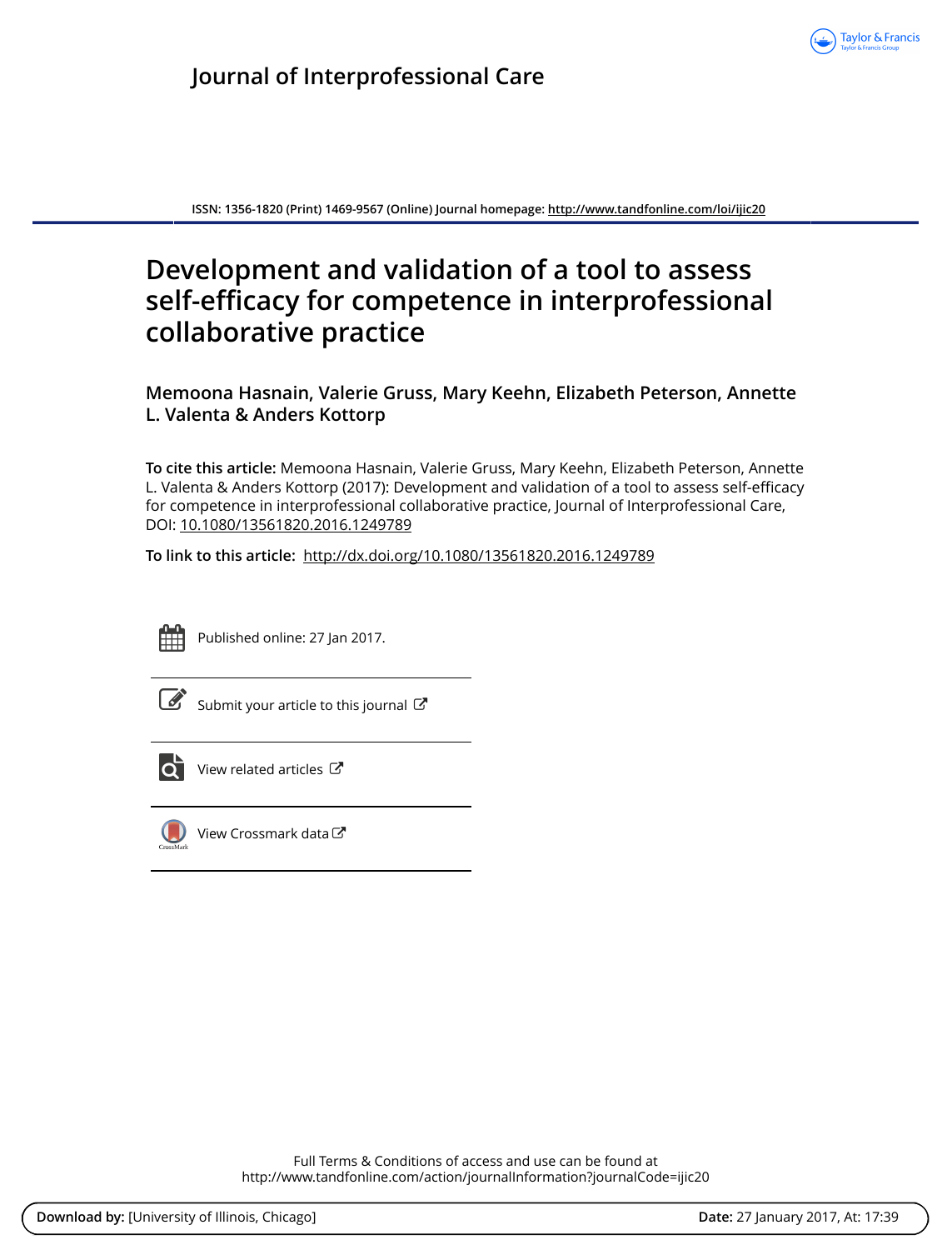# ORIGINAL ARTICLE



# Development and validation of a tool to assess self-efficacy for competence in interprofessional collaborative practice

Memoona Hasnain<sup>[a,b](#page-1-0)</sup>, Valerie Gruss<sup>c</sup>, Mary Keehn<sup>d</sup>, Elizabeth Peterson<sup>d</sup>, Annette L. Valenta<sup>d</sup>, a[nd](#page-1-2) Anders Kottorp<sup>d</sup>

<span id="page-1-2"></span><span id="page-1-1"></span><span id="page-1-0"></span>ªDepartment of Family Medicine, College of Medicine, University of Illinois at Chicago, Chicago, Illinois, USA; <sup>b</sup>Foundation for Advancement of International Medical Education and Research, Philadelphia, Pennsylvania, USA; <College of Nursing, University of Illinois at Chicago, Chicago, Illinois, USA; <sup>a</sup>College of Applied Health Sciences, University of Illinois at Chicago, Chicago, Illinois, USA

#### ABSTRACT

Although interprofessional education and collaborative practice have gained increasing attention over the past five decades, development of rigorous tools to assess related competencies is still in infancy. The purpose of this study was to develop an instrument to evaluate health professions students' self-efficacy in interprofessional collaborative competency and to assess the instrument's psychometric properties. We developed a new instrument based on the Interprofessional Education Collaborative's (IPEC) Core Competencies for Interprofessional Collaborative Practice. In a cross-sectional study design, 660 students from 11 health programmes at an urban university in the Midwest USA completed the Interprofessional Education Collaborative Competency Self Efficacy Tool (IPECC-SET). Rasch analysis evaluated the following: (1) functioning of the instrument; (2) fit of items within each subscale to a unidimensional construct; (3) person-response validity; (4) person-separation reliability; and (5) differential item functioning in relation to gender and ethnicity. After removing seven items with suboptimal fit, each subscale demonstrated high internal validity. Two items demonstrated differential item functioning (DIF) for "Gender" and none for "Race/Ethnicity." Our findings provide early evidence of IPECC-SET as a valid measure of self-efficacy for interprofessional competence for health professions students. Additional research is warranted to establish external validity of the new instrument by conducting studies across institutions.

#### ARTICLE HISTORY

Received 23 May 2016 Revised 14 September 2016 Accepted 14 October 2016

#### **KEYWORDS**

Collaborative competence; interprofessional collaboration; interprofessional education; interprofessional evaluation; interprofessional practice; self-efficacy

# Introduction

Emerging evidence regarding the value of healthcare delivered via effective interprofessional teams has created new priorities for interprofessional education (IPE; Institute of Medicine [IOM], 1972; IOM Committee on the Health Professions Education, 2003; World Health Organization [WHO], 2010). According to WHO's Framework for Action on Interprofessional Education & Collaborative Practice, IPE is needed to enable current and future healthcare providers to become part of a "collaborative practice-ready health workforce that is better prepared to respond to local health needs" (WHO, 2010, p. 7).

Despite recognising the value of IPE and collaborative practice, identifying methods of IPE that lead to better practice is still under exploration (Barr, [2013;](#page-7-0) Reeves et al., [2011;](#page-8-0) Reeves, Perrier, Goldman, Freeth, & Zwarenstein, [2013](#page-8-1); Reeves et al., [2008](#page-8-2)). The Interprofessional Education Collaborative (IPEC) represents six national education associations of schools of the health professions in the United States: American Association of Colleges of Nursing, Osteopathic Medicine, Colleges of Pharmacy, American Dental Education Association, Association of American Medical Colleges, and Associated Schools of Public Health. In 2011, IPEC developed a framework for effective collaborative practice and published it as Core Competencies for Interprofessional Collaborative Practice (Interprofessional Education Collaborative

[IPEC], 2011). The report highlighted the need for a unifying concept for clear development of core competencies for interprofessional collaborative practice. This consensus document delineated 38 competencies across four domains: Values/ Ethics for Interprofessional Practice (10 competencies); Roles/Responsibilities (9 competencies); Interprofessional Communication (8 competencies); and Teams and Teamwork (11 competencies; IPEC, 2011).

Since their publication, the IPEC competencies have been widely used and cited; thus, they are a logical resource to inform development of new instruments to measure IPE-related outcomes. For example, Dow and colleagues (Dow, DiazGranados, Mazmanian, & Retchin, [2014\)](#page-7-1) used a 42-item questionnaire based on the IPEC competencies to assess learning outcomes related to collaborative practice at a health science campus at a large urban university in the United States. Student responses ( $n = 481$ ) defined four components, aligned in part with the four domains of the IPEC competencies. The authors concluded that a questionnaire based on IPEC competencies might provide a measure to assess programmatic outcomes related to IPE. The authors had concerns over generalizability of their findings due to a low response rate and the limited number of participating health professions students (i.e. medicine, nursing, and pharmacy).

CONTACT Memoona Hasnain, MD, MHPE, PhD memoona@uic.edu Department of Family Medicine (MC 663), College of Medicine, University of Illinois at Chicago, 1919 W. Taylor Street, Chicago, IL 60612-7309, USA.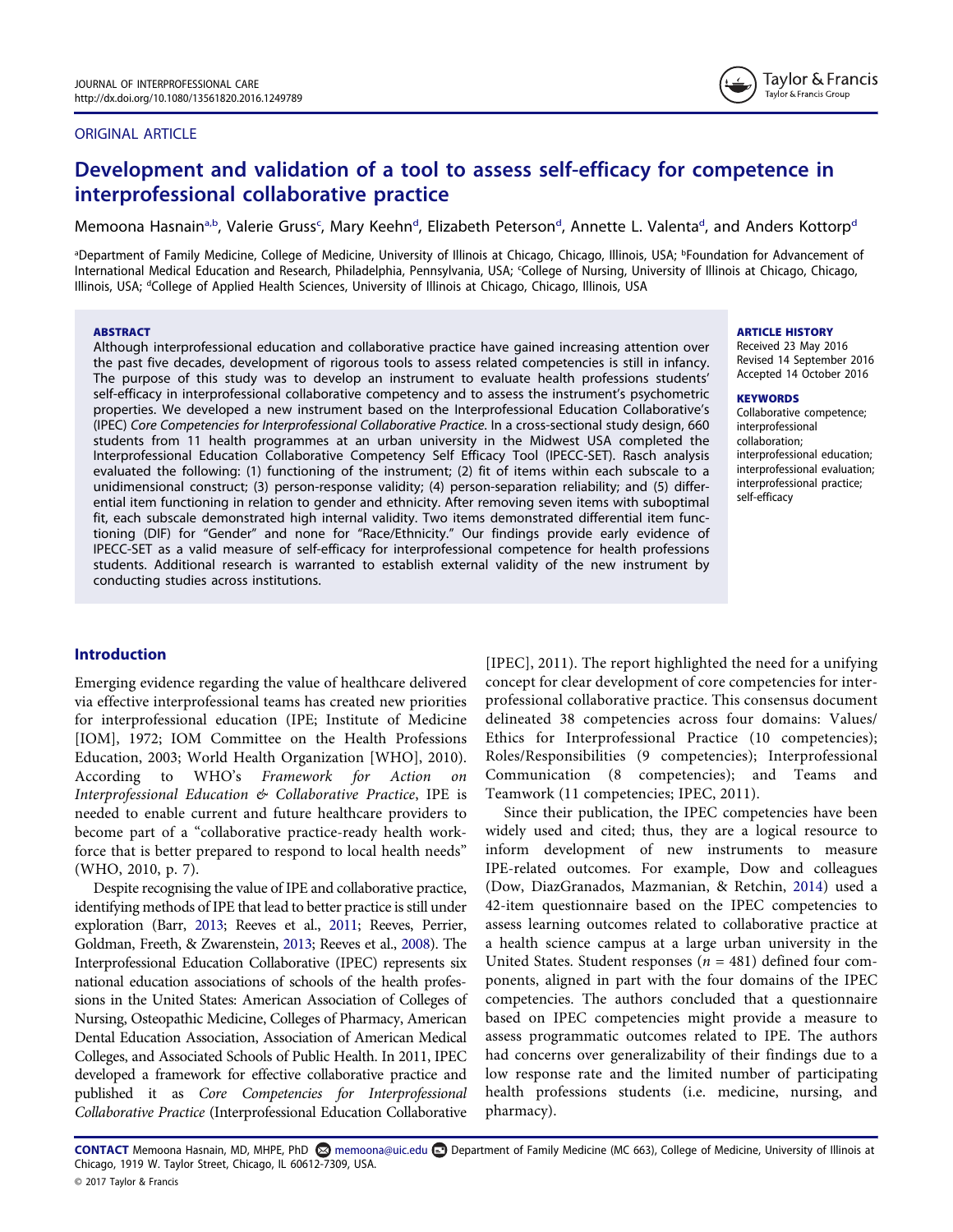Building on the discourse regarding evidence to support the usefulness of interprofessional education and collaborative practice, an Institute of Medicine [\(2015](#page-7-2)) report cautions that more rigorous research is needed with an explicit focus on interprofessional collaboration and its measurement to provide better evidence of the impact of practice-based interventions on professional practice and healthcare outcomes. Recognising this need, we undertook this study to develop an instrument based on IPEC competencies to evaluate health professions students' self-efficacy in interprofessional collaborative practice competence and assess the psychometric properties of the instrument. Our decision to create a self-efficacy scale was influenced by strong theoretical foundations that can be utilised to inform both operationalisation of the concept and intervention development. Bandura defined self-efficacy as belief in one's ability to succeed in specific situations or accomplish a task (Bandura, [1977\)](#page-7-3). Self-efficacy is important because it determines how people feel, think, motivate themselves, and behave. Self-efficacy also influences how much effort people will expend and how long they will persist in the face of obstacles and aversive experiences (Bandura, [1977,](#page-7-3) [1994\)](#page-7-4). According to Pajares [\(1996](#page-8-3)), researchers assess self-efficacy beliefs by asking individuals to report on the level, generality, and strength of their confidence to accomplish a task or succeed in a certain situation. In contrast to other expectancy constructs which are more global and general self-perceptions, self-efficacy is generally assessed at a more microanalytic level (Pajares, [1996\)](#page-8-3). Thus, it is essential to assess self-efficacy beliefs at the optimal level of specificity that corresponds to the critical tasks being assessed and the domain of functioning being analysed (Pajares, [1996](#page-8-3)). Self-efficacy is a task-specific predictor of behaviour (Bandura, [1989;](#page-7-5) Pajares, [1996\)](#page-8-3); it differs from self-confidence, which is a generalised personality trait that may not predict behaviour.

In academia, there is evidence to support association between self-efficacy and desired educational outcomes. A meta-analysis from the early 1990s indicated positive relationships between self-efficacy beliefs and academic performance and persistence; these associations remained stable across a wide variety of subjects, experimental designs, and assessment methods (Multon, Brown, & Lent, [1991](#page-8-4)). More recent evidence continues to support the correlation of self-efficacy with academic achievement, task persistence, motivation, and resilience (Ainscough et al., [2016](#page-7-6)).

Given the importance of self-efficacy as a construct influencing behaviour or performance, the overall aim of this study was to develop an instrument to assess self-efficacy based on IPEC competencies and evaluate the following: (1) functioning of the rating scale used in the instrument; (2) fit of the IPEC items to unidimensional constructs; (3) person-response validity; (4) person-separation reliability, as demonstrated by the scale's ability to separate the sample into distinct strata; (5) the presence of differential item functioning (DIF) in relation to gender and ethnicity; and (6) relationships between the subscales.

### **Methods**

This study used a cross-sectional survey design. The study was approved by the institutional review board of the authors' university.

#### Instrument development

The Interprofessional Education Collaborative Competency Self-Efficacy Tool (IPECC-SET) was organised in two parts. Part 1 comprised all 38 items, verbatim, from the four IPEC competency domains (herewith referred to as subscales): Values/Ethics for Interprofessional Practice (VE), Roles and Responsibilities (RR), Interprofessional Communication (IC), and Teams and Teamwork (TT). Part 1 asked participants to rate how confident they were in their ability to demonstrate each IPEC competency (herewith referred to as item). A 100-point visual analogue scale was used to capture variability in responses. The IPECC-SET is presented in [Table 1.](#page-2-0) Part 2 included questions about participants' prior contact with 15 different professions, their understanding of the role of each profession in the healthcare system, and demographic questions, including programme of study, gender, age, and race/ethnicity.

#### Participants and data collection

Study participants were 775 students from 11 health professions programmes participating in an institutional Interprofessional Immersion Day event. Before participating in this event, students completed the IPECC-SET. Students were free to choose whether to participate in the survey and were free to withdraw at any time. Data were collected with an online survey tool, Qualtrics. We used a 100-mm Visual Analogue Scale (VAS) as a VAS is simple and easy to use and facilitates capturing variability in measuring self-efficacy to range across a continuum of values. The 100-mm scale was used to ensure variability in responses; after data collection was completed scores were recoded into 10 category scores: 0–9.

<span id="page-2-0"></span>Table 1. Examples of items in the SE-ICIPT from the four IPEC subdomains.\*

| Subscale                   | Item        |                                                                                 |
|----------------------------|-------------|---------------------------------------------------------------------------------|
| Interprofessional          | IC#4        | Listen actively, and encourage ideas and                                        |
| communication              |             | opinions of other team members                                                  |
|                            | IC#6        | Use respectful language appropriate for a<br>given difficult situation, crucial |
|                            |             | conversation, or interprofessional conflict                                     |
| Values and ethics for      | <b>VE#1</b> | Manage ethical dilemmas specific to                                             |
| interprofessional          |             | interprofessional patient/population-                                           |
| practice                   |             | centred care situations.                                                        |
|                            | VE#4        | Respect the unique cultures, values, roles/                                     |
|                            |             | responsibilities, and expertise of other                                        |
|                            |             | health professions                                                              |
| Roles and responsibilities | RR#2        | Recognise one's limitations in skills,                                          |
|                            |             | knowledge, and abilities.                                                       |
|                            | RR#9        | Use unique and complementary abilities of                                       |
|                            |             | all members of the team to optimise                                             |
| Teams and teamwork         |             | patient care                                                                    |
|                            | TT#3        | Engage other health professionals-                                              |
|                            |             | appropriate to the specific care situation-                                     |
|                            |             | in shared patient-centred problem-solving.                                      |
|                            | TT#6        | Engage self and others to constructively                                        |
|                            |             | manage disagreements about values, roles,                                       |
|                            |             | goals, and actions that arise among                                             |
|                            |             | healthcare professionals and with patients<br>and families                      |

\*Complete set of IPEC competencies is available at [http://www.aacn.nche.edu/](http://www.aacn.nche.edu/education-resources/ipecreport.pdf) [education-resources/ipecreport.pdf](http://www.aacn.nche.edu/education-resources/ipecreport.pdf).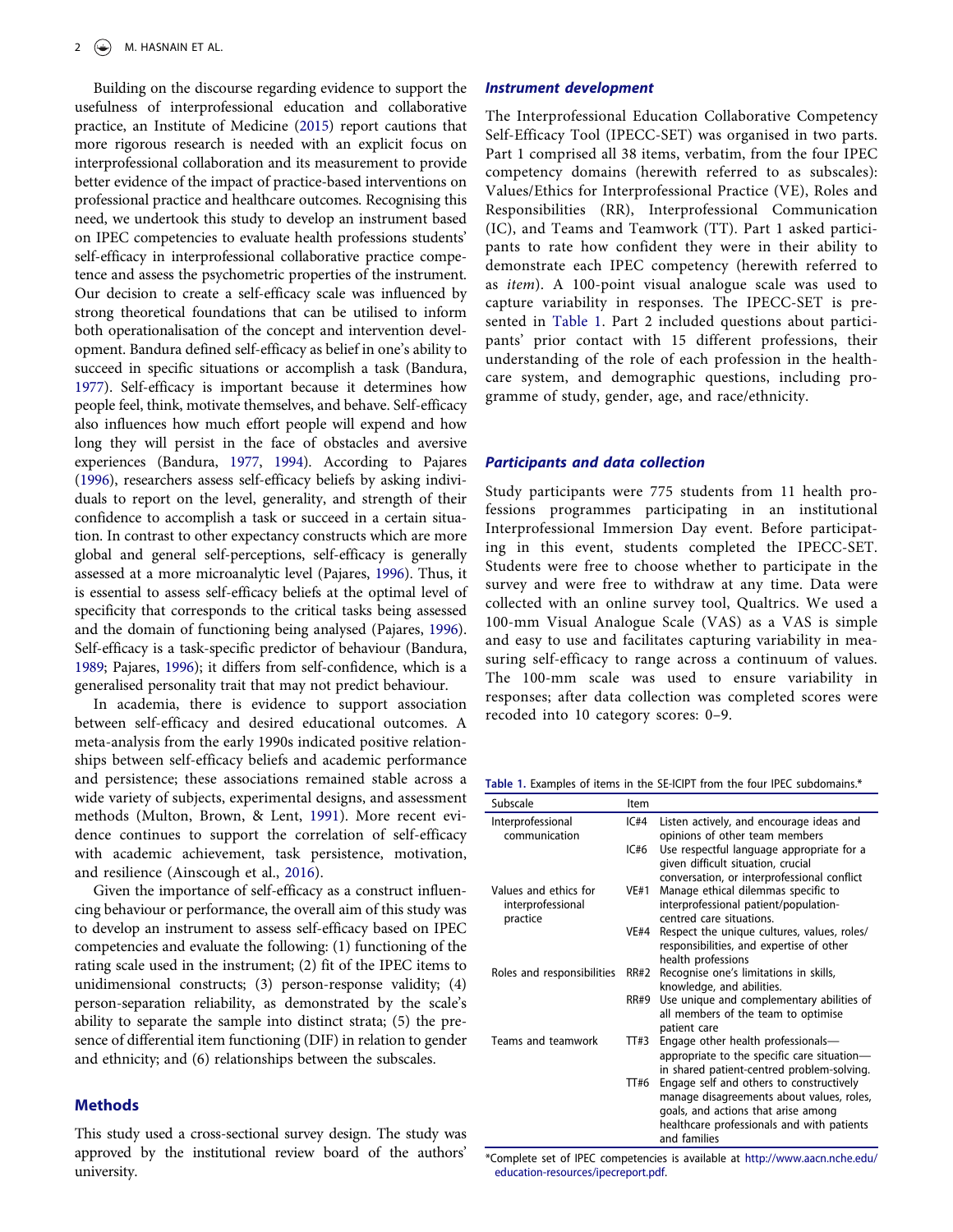#### Data analysis

Data analysis was conducted using a Rasch rating scale model, which consists of two facets as follows: person and item. For this study, it was based on two assumptions: (1) the more competent someone perceives he/she is, the more likely to score higher ratings on more challenging items; and (2) the less challenging an item, the more likely any person is to receive higher ratings. When empirical data encounter these claims, it demonstrates that items and persons fit the measurement model, which supports internal scale and person-response validity, respectively, and also generates measures of both persons and items (Bond & Fox, [2007](#page-7-7)). Rasch models have been increasingly used for evaluating the psychometric properties of both new and existing instruments in both healthcare and education (Bode & Wright, [1999;](#page-7-8) Tesio, [2003](#page-8-5)). Rasch models are preferably used when examining whether items from a scale based on ordinal data measure a unidimensional construct (Bond & Fox, [2007](#page-7-7)). Rasch models are also preferable to use when handling data sets where all items may not be scored across all people (e.g. surveys), as no imputation of missing scores is needed for performing a Rasch analysis. The generated person measure is based upon the pattern of item responses rather than the sum of item scores as in most traditional psychometric analyses (Bond & Fox, [2007](#page-7-7)).

Following Rasch analysis, ordinal item scores were transformed into interval measures using logarithmic transformation of the odds probabilities. Transformations provided estimation along a calibrated continuum of the person's perceived confidence to engage in interprofessional collaboration and an estimate of the challenges in confidence for each interprofessional competency. Both estimates were expressed in logits ranging from low to high for perceived confidence and for perceived challenge. Statistics are presented as infit Mean-Square (MnSq), outfit MnSq, and standardised z-values (Bond & Fox, [2007](#page-7-7)) and indicate level of fit between definite and expected scores. Infit statistics were focused on because they provide valuable information when exploring fit between items and persons (Bond & Fox, [2007;](#page-7-7) Wright & Masters, [1982](#page-8-6)). The MnSq fit statistic is also preferable for item goodness of fit with polytomous data because it is less sensitive to sample size (Smith, Rush, Fallowfield, Velikova, & Sharpe, [2008\)](#page-8-7). Analyses were conducted using a systematic stepwise approach similar to that used in previous studies (Lerdal & Kottorp, [2011\)](#page-8-8). We decided to evaluate each of the four subscales separately. For analyses, WINSTEPS software program version 3.91.0 was used.

Step 1 aimed to evaluate the psychometric properties of the instrument following the essential rating scale criteria of Linacre [\(2004](#page-8-9)): (a) average calibration for each step category on each item should advance monotonically; (b) should be at least 10 observations of each category in the rating scale; and (c) outfit MnSq values for each step category calibration should be less than 2.0. If the instrument did not function according to the criteria, we followed Linacre's recommendation of collapsing scale steps (Linacre, [2004\)](#page-8-9).

Step 1 aimed to evaluate internal scale validity by analysing the fit of the item responses to the above stated Rasch model assertions (Bond & Fox, [2007](#page-7-7)). Any item that did not show acceptable goodness of fit to the model (according to the listed criteria) was removed, and the psychometric properties

of the remaining items were reanalysed. The item fit procedure was systematically repeated iteratively until all items in each subscale demonstrated acceptable goodness of fit, which was defined via a sample-size adjusted criterion (Smith et al., [2008](#page-8-7)) set for infit MnSq values 0.7–1.3 logits.

Step 3 served to evaluate unidimensionality in the generated measures by a principal component analysis (PCA) of the residuals, with the criterion that the first latent dimension should explain at least 50% of total variance (Linacre, [2016\)](#page-8-10).

Step 4 addressed the evaluation of person-response validity. As others (Nilsson & Fisher, [2006\)](#page-8-11), our evaluation of person goodness of fit was defined to accept infit MnSq values less than 1.4 logits and/or an associated  $z$  value less than 2. Commonly, 5% of the sample may by chance fail to demonstrate acceptable goodness of fit without being a threat to person-response validity (Kottorp, Bernspang, & Fisher, [2003](#page-8-12)).

Step 5 targeted estimation of the subscales' ability to separate participants into distinct groups reliably. Based on clinical experience, it was decided to allocate participants into three groups of perceived interprofessional competence, each with a person-separation index of 2.0, high, moderate, and low. The Rasch-equivalent person reliability coefficient, as well as the raw score Cronbach's alpha reliability coefficient, was also reported for each subscale.

Step 6 aimed to evaluate a uniform differential item functioning (DIF) analysis to explore stability of response patterns in relation to IPECC-SET subscale items for gender, age, and race/ethnicity. The magnitude of DIF was evaluated using the Mantel-Haenzel statistic for polytomous scales, using log-odds estimators (Mantel, [1963](#page-8-13); Mantel & Haenzel, [1959\)](#page-8-14) in WINSTEPS  $(p < 0.01)$ .

Step 7 explored relationships among the subscales by correlating the Rasch-generated individual findings using Pearson's product moment correlations.

Data about participants' prior contact with different professions and their understanding of the role of each profession in the healthcare system were not used for analysis in this study. These data will be used in a future study examining predictors of self-efficacy in interprofessional collaborations.

#### Results

Sample demographics are presented in [Table 2.](#page-4-0) A summary of the findings by analysis steps is presented in [Table 3](#page-5-0) for each subscale: VE, RR, IC, and TT.

# Step 1: Rating scale functioning

Linacre's two first rating scale criteria (a and b) were met for the IC, RR, and TT subscales. On the VE subscale, however, the lower scale step categories were disordered (0312), so we collapsed these four scale steps into one before proceeding to further analyses. Linacre's criterion (c) was met for all step category calibrations across all subscales, except the lower categories (0 and 1), which demonstrated higher than expected outfit MnSq calibrations associated with a limited number of responses.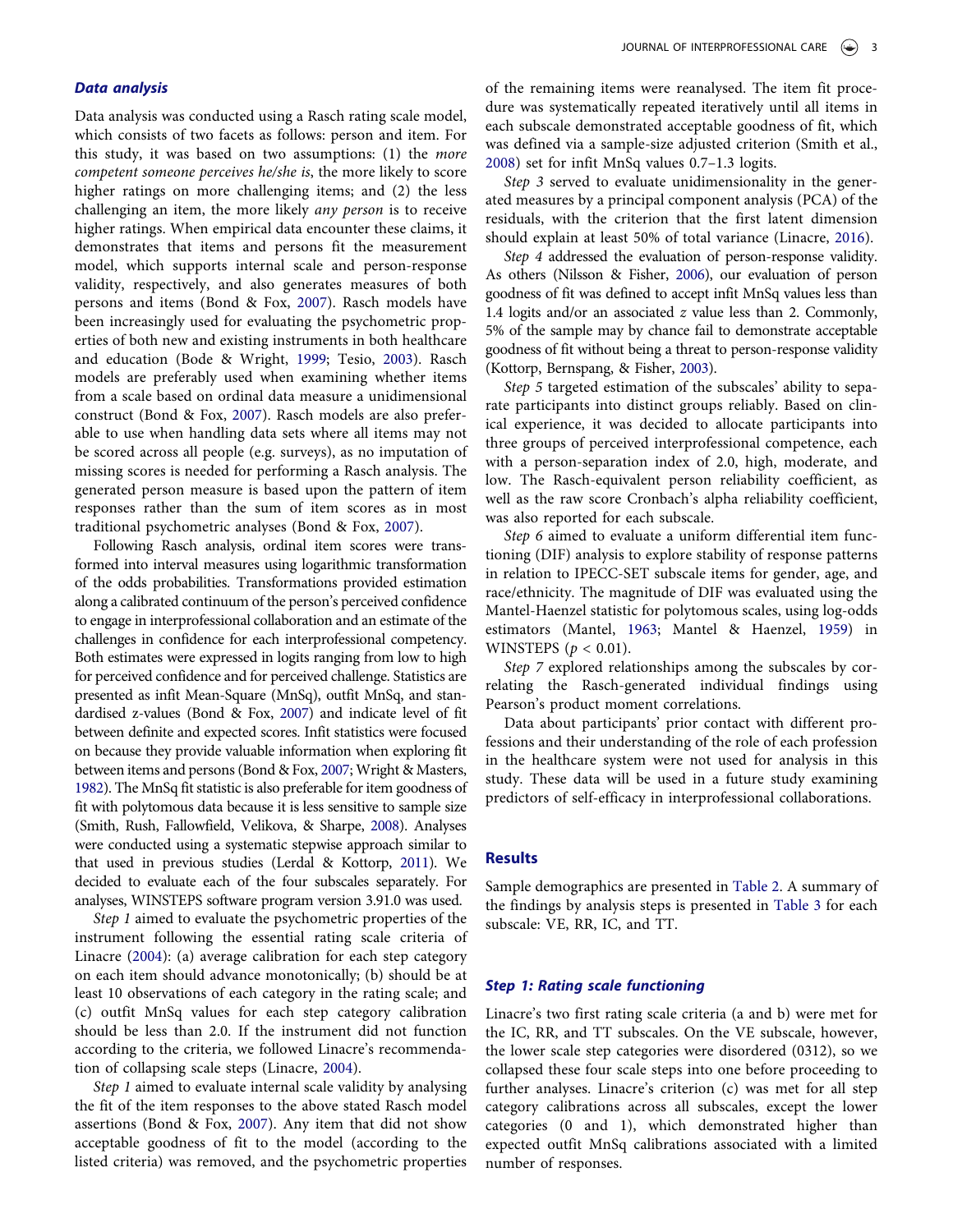<span id="page-4-0"></span>Table 2. Sample demographics ( $n = 658$ ).

| Demographic       |                                   |                         |
|-------------------|-----------------------------------|-------------------------|
| Gender            |                                   |                         |
|                   | Male                              | 208 (31.7%)             |
|                   | Female                            | 442 (67.4%)             |
|                   | Choose not to answer              | $6(0.9\%)$              |
|                   | Missing                           | 2                       |
| Race/ethnicity    |                                   |                         |
|                   | Hispanic or Latino                | 82 (12.5%)              |
|                   | American Indian or Alaskan Native | $7(1.1\%)$              |
|                   | Asian or Pacific Islander         | 160 (24.3%)             |
|                   | Black or African American         | 50 (7.6%)               |
|                   | White                             | 360 (54.7%)             |
|                   | Choose not to answer              | 38 (5.8%)               |
|                   | More than one ethnic group        | 39 (5.9%)               |
| Age group (years) |                                   |                         |
|                   | $18 - 21$                         | 36 (5.5%)               |
|                   | $22 - 25$<br>$26 - 29$            | 272 (41.9%)             |
|                   | $30 - 35$                         | 199 (30.7%)             |
|                   | $36 - 40$                         | 83 (12.8%)<br>28 (4.3%) |
|                   | $41 - 45$                         | 10 (1.5%)               |
|                   | $46 - 50$                         | $9(1.4\%)$              |
|                   | 51 years or older                 | 12 (1.8%)               |
|                   | Missing                           | $9(1.4\%)$              |
| Programme         |                                   |                         |
|                   | Dentistry                         | 44 (6.7%)               |
|                   | Medicine                          | 146 (22.2%)             |
|                   | Pharmacy                          | 132 (20.1%)             |
|                   | Physical therapy                  | 50 (7.6%)               |
|                   | Nursing                           | 101 (15.3%)             |
|                   | Health administration             | 24 (3.6%)               |
|                   | Social work                       | 35 (5.3%)               |
|                   | Occupational Therapy              | 38 (5.8%)               |
|                   | <b>Nutrition</b>                  | 33 (5.0%)               |
|                   | Other                             | 55 (8.4%)               |

# Steps 2 and 3: Item fit to the Rasch model and unidimensionality ([Table 3](#page-5-0) item misfit)

Some items across IPECC-SET subscales did not demonstrate acceptable goodness of fit to the Rasch model (see [Table 4](#page-6-0)). One to three items were excluded in each of the four subscales to meet the criteria of item fit. After one or two additional iterations, all items met the criteria for item fit. The principal component analysis revealed that the subscales explained 62.7% (for VE) to 65.3% (for IC) of total variance, which exceeded our criterion. We therefore concluded that the IPECC-SET subscales measure generated from the Rasch analysis demonstrated acceptable levels of unidimensionality and could be used for further statistical analysis.

# Step 4: Person-response validity

Of the 658 participants answering Part 1 of the IPECC-SET, 3.6% to 8.1% of the pattern of responses did not demonstrate acceptable goodness of fit to the Rasch model across the subscales, which was near our set criterion. When comparing misfit group to others, systematic differences were found. On the TT subscale, a significantly higher proportion of White/ Caucasian students demonstrated misfit ( $p < 0.05$ ). On the IC subscale, a significantly higher proportion of female students demonstrated misfit ( $p < 0.01$ ). Otherwise, no significant differences were found. The proportions of participants scoring maximum scores on all subscale items were between 8.1% (TT) and 27.5% (VE; [Table 3](#page-5-0)).

#### Step 5: Separation and reliability

Person-separation indices in the IPECC-SET subscales ranged from 1.87 to 2.82; most subscales exceeded the set criterion of acceptable separation reliability ([Table 3\)](#page-5-0). Only the VE subscale demonstrated somewhat lower separation than the set criterion, still indicating that this subscale could separate the sample in at least two distinct strata of perceived interprofessional competence. The raw score Cronbach's alpha reliability coefficients ranged 0.92–0.94 for all subscales, whereas the Rasch-equivalent person reliability coefficients ranged 0.78–0.89.

# Step 6: Differential item functioning (DIF)

None of the IPECC-SET subscales demonstrated item DIF by race/ethnicity. Two subscales (IC and RR) demonstrated item DIF by gender [\(Table 4](#page-6-0)). On the IC subscale, items #CC7 and #CC2 were likelier to receive higher scores from male students. On the RR subscale, item #RR7 was more likely to receive higher scores from female students.

# Step 7: Relationships between IPE subscales

Correlations between subscales were overall high  $(r > .73)$ , indicating the subscales measured a similar phenomenon [\(Table 5\)](#page-6-1). The VE subscale demonstrated lower correlations overall compared with other subscales ([Table 5](#page-6-1)).

### **Discussion**

We designed the IPECC-SET to explore health professions students' self-efficacy in interprofessional collaborative practice competence. The tool is intended to support evaluation efforts associated with IPE initiatives targeting students from diverse health professions. This study contributes empirical evidence about the psychometric properties of the IPECC-SET.

Most items in IPECC-SET subscales worked well together to define unidimensional constructs. The IPECC-SET also demonstrated the ability to differentiate students in at least three different groups of interprofessional competence confidence levels for three subscales (TT, IC, and RR) and two groups for VE. The proportion of students not demonstrating goodness of fit to the model ranged 3.6%–8.1% across all subscales, and the tool did not demonstrate DIF in relation to ethnicity. Further, the instrument demonstrated a range of difficulty levels across the items and an ability to distinguish students across different levels of confidence in interprofessional competence.

Some items in each subscale did not demonstrate acceptable goodness of fit and were excluded from subsequent analyses. At least five of seven misfitting items (71%) may have demonstrated misfit because they did not represent skills specific to interprofessional practice [\(Table 4](#page-6-0)). For example, the IC item Listen actively, and encourage ideas and opinions of other team members, is an important skill for practitioners whether they act as individual practitioners or members of an interprofessional team. Students may have provided responses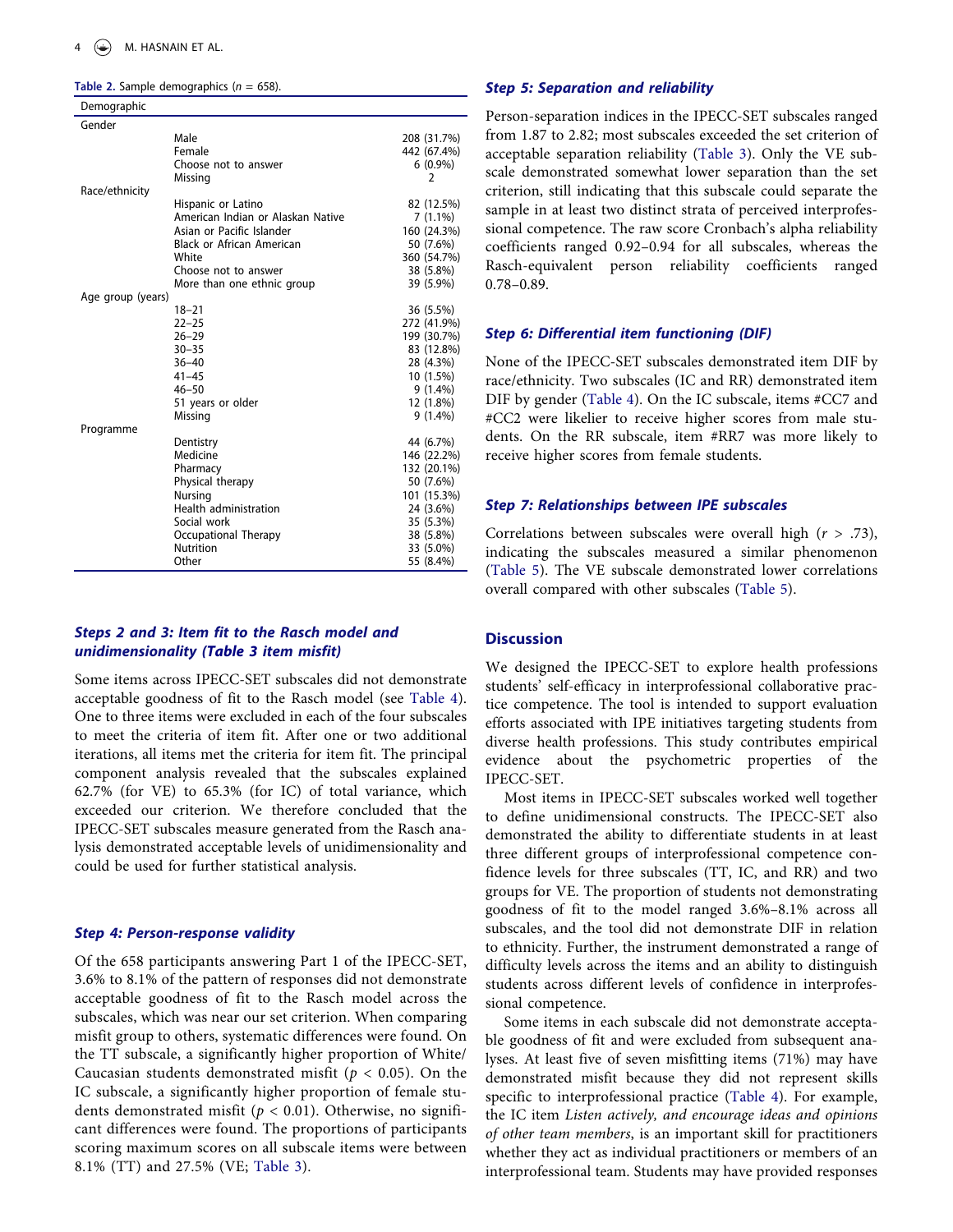<span id="page-5-0"></span>

|                                   | RR (9 items)     | owest category (0) and (1)<br>demonstrated higher outfit<br>Criteria a and b met. The<br>MnSq measures than<br>expected (3.55; 3.28)                                                                                                                                                                    | the remaining eight items all<br>demonstrated acceptable fit<br>After removing one item,                                                                  | 8 items: 63.3%<br>Item range:<br>44.1-53.6                   |                                                                                                                                                                                                                                  | (8.1%) did not demonstrate<br>53 out of 658 respondents<br>acceptable goodness of fit.                                                                                                                                           | Raw score to measure<br>8 items (separation<br>$correlation = .85$<br>index = $2.39$ )                                                                                            | Person raw score reliability<br>Person reliability<br>$n = 87(13.2\%)$<br>$(Rasch) = 0.85$<br>$29.7 - 114.4$<br>(75.5, 20.2)<br>$(a) = 0.94$   |
|-----------------------------------|------------------|---------------------------------------------------------------------------------------------------------------------------------------------------------------------------------------------------------------------------------------------------------------------------------------------------------|-----------------------------------------------------------------------------------------------------------------------------------------------------------|--------------------------------------------------------------|----------------------------------------------------------------------------------------------------------------------------------------------------------------------------------------------------------------------------------|----------------------------------------------------------------------------------------------------------------------------------------------------------------------------------------------------------------------------------|-----------------------------------------------------------------------------------------------------------------------------------------------------------------------------------|------------------------------------------------------------------------------------------------------------------------------------------------|
| $N = 658$                         | VE (10 items)    | Criterion a met. The lower scale step categories were<br>were therefore collapsed. After collapsing scale step<br>demonstrated higher outfit mean square measures<br>ordered illogically (0312) so the categories 0 to 3<br>categories, the lowest categories (0) and (4)<br>than expected (3.45; 2.12) | After removing three items, the remaining seven<br>items all demonstrated acceptable fit                                                                  | 7 items: 62.7%<br>Item range:<br>$42.6 - 55.3$               |                                                                                                                                                                                                                                  | 24 out of 658 respondents (3.6%) did not<br>demonstrate acceptable goodness of fit.                                                                                                                                              | Raw score to measure correlation = .82<br>7 items (separation index $= 1.87$ )                                                                                                    | Person raw score reliability $(a) = 0.94$<br>Person reliability (Rasch) = 0.78<br>$n = 181 (27.5\%)$<br>(84.7, 20.6)<br>$32.5 - 111.6$         |
|                                   | CC (8 items)     | Criteria a and b met. The lowest<br>mean square measures than<br>demonstrated higher outfit<br>categories (0) and (1)<br>expected (2.39; 2.28)                                                                                                                                                          | After removing two items, the<br>demonstrated acceptable fit<br>remaining six items all                                                                   | 6 items: 65.3%<br>Item range:<br>$47.2 - 53.6$               |                                                                                                                                                                                                                                  | (6.2%) did not demonstrate<br>41 out of 658 respondents<br>acceptable goodness of fit.                                                                                                                                           | Raw score to measure<br>6 items (separation<br>$correlation = .88$<br>$ndex = 2.21$                                                                                               | Person reliability (Rasch) = 0.83<br>Person raw score reliability<br>$n = 83(12.6\%)$<br>(74.0, 19.4)<br>$17.7 - 111.9$<br>$(a) = 0.92$        |
|                                   | $\Pi$ (11 items) | mean square measure<br>Criteria a and b met. The<br>demonstrated a higher<br>than expected (3.98)<br>lowest category (0)<br>outfit                                                                                                                                                                      | demonstrated acceptable fit<br>the remaining ten items all<br>After removing one item,                                                                    | 10 items: 64.8%<br>range:<br>45.0-57.94<br>Item <sub>1</sub> |                                                                                                                                                                                                                                  | (7.1%) did not demonstrate<br>47 out of 658 respondents<br>acceptable goodness of fit.                                                                                                                                           | Raw score to measure<br>10 items (separation<br>$correlation = .86$<br>$index = 2.82$                                                                                             | Person raw score reliability<br>Person reliability<br>$(Rasch) = 0.89$<br>$(69.8, 17.9)$<br>$n = 53 (8.1\%)$<br>$20.4 - 113.2$<br>$(0) = 0.94$ |
| Statistical approach and criteria |                  | Outfit mean square $(MnSq)$ values < 2.0 for step<br>Average measures for each item step category<br>on each item should advance monotonically<br>210 observations per category<br>category calibrations                                                                                                | goodness of fit requiring infit MnSq values<br>A sample-size adjusted criterion for item<br>Item goodness of fit statistics<br>between 0.7 and 1.3 logits | Principal component analysis of the residuals                | variable. The criterion was set for at least 50% of<br>The criterion was set for at least 50% of the total<br>the total variance to be explained by the first<br>variance to be explained by the first latent<br>latent variable | The criterion was to accept infit $MnSq$ values $\leq$<br>demonstrate acceptable goodness of fit by<br>Up to 5% of the sample may fail to<br>1.4 logits and/or a z value $<$ 2.0<br>Person goodness of fit statistics<br>chance. | ensure that the scale could differentiate students<br>Person-separation index $> 2.0$ was required to<br>with at least three different levels of<br>interprofessional competence. | Person reliability and Cronbach's a coefficients<br>Maximum scores n (%)<br>Person measure range<br>(M, SD)                                    |
| Aspect of validity<br>measured    |                  | Step 1. Rating scale<br>functioning                                                                                                                                                                                                                                                                     | Step 2. Internal scale<br>validity                                                                                                                        | Step 3. Internal scale<br>validity                           |                                                                                                                                                                                                                                  | response validity<br>Step 4. Person                                                                                                                                                                                              | Step 5. Person-<br>separation<br>reliability                                                                                                                                      |                                                                                                                                                |

Table 3. Overview of the statistical approach, criteria, and results of the Rasch analysis of the IPECC-SET subscales. Table 3. Overview of the statistical approach, criteria, and results of the Rasch analysis of the IPECC-SET subscales.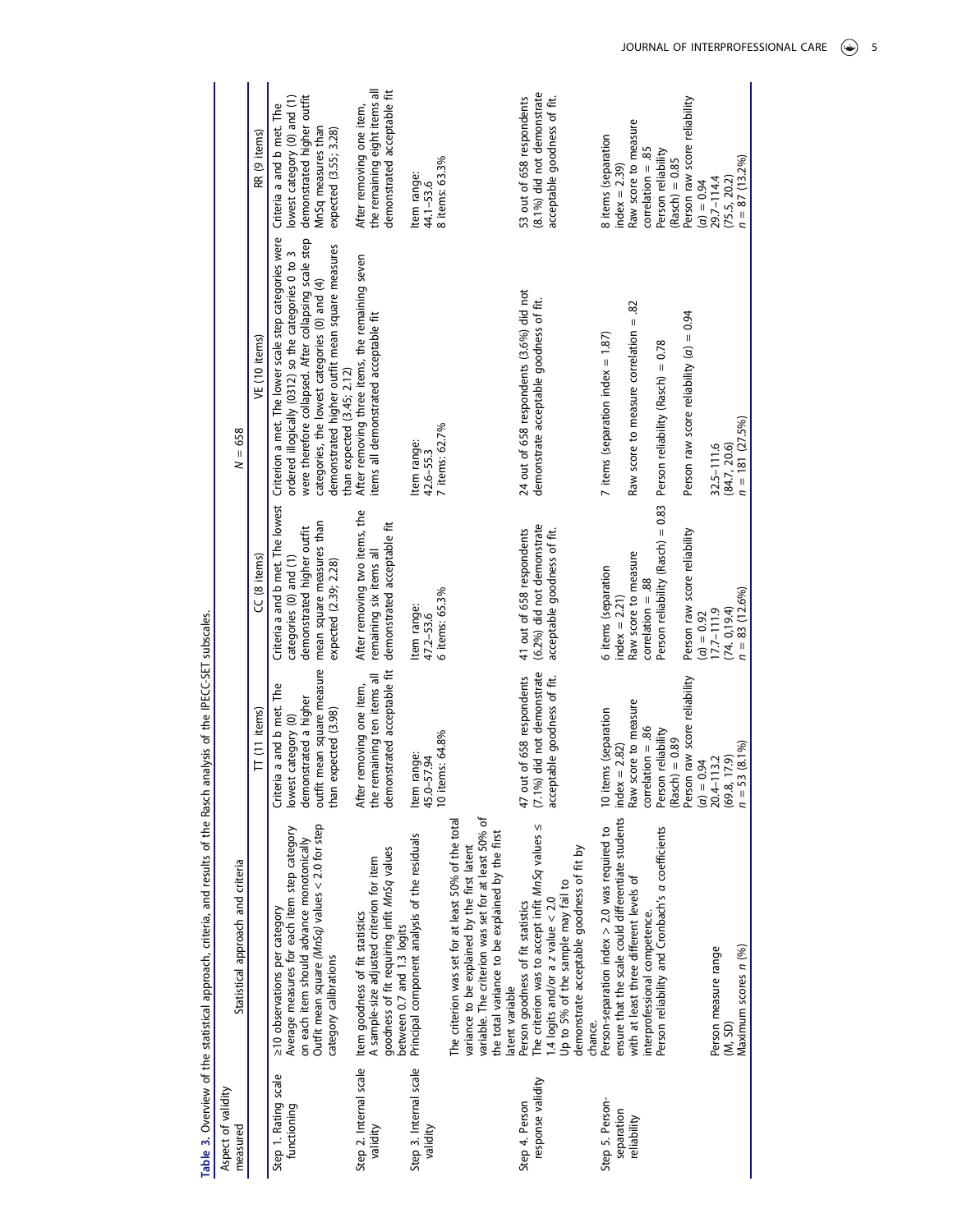| Item demonstrating misfit in IPECC set |                                                                                                                                        |  |  |  |  |
|----------------------------------------|----------------------------------------------------------------------------------------------------------------------------------------|--|--|--|--|
| TT subscale                            | TT#10: Use available evidence to inform effective teamwork and team-based practices.                                                   |  |  |  |  |
| CC subscale                            | CC#6: Use respectful language appropriate for a given difficult situation, crucial conversation, or interprofessional conflict.        |  |  |  |  |
|                                        | CC#4: Listen actively, and encourage ideas and opinions of other team members.                                                         |  |  |  |  |
| VE subscale                            | VE#8: Manage ethical dilemmas specific to interprofessional patient-/population-centred care situations.                               |  |  |  |  |
|                                        | VE#5: Work in cooperation with those who receive care, those who provide care, and others who contribute to or support the delivery of |  |  |  |  |
|                                        | prevention and health services.                                                                                                        |  |  |  |  |
|                                        | VE#1: Place the interests of patients and populations at the centre of interprofessional healthcare delivery.                          |  |  |  |  |
| RR subscale                            | RR#2: Recognise one's limitations in skills, knowledge, and abilities.                                                                 |  |  |  |  |
| Items demonstrating DIF in IPECC set   |                                                                                                                                        |  |  |  |  |
| CC subscale                            | CC#7: Recognise how one's own uniqueness, including experience level, expertise, culture, power, and hierarchy within the healthcare   |  |  |  |  |
|                                        | team, contributes to effective communication, conflict resolution, and positive interprofessional working relationships. <sup>a</sup>  |  |  |  |  |
|                                        | CC#2: Organise and communicate information with patients, families, and healthcare team members in a form that is understandable,      |  |  |  |  |
|                                        | avoiding discipline-specific terminology when possible. <sup>a</sup>                                                                   |  |  |  |  |
| RR subscale                            | RR#7: Forge interdependent relationships with other professions to improve care and advance learning. <sup>b</sup>                     |  |  |  |  |

<span id="page-6-0"></span>Table 4. Items from the IPEC subscales demonstrating misfit and differential item functioning (DIF;  $n = 658$ ).

<sup>a</sup>Relatively easier to score high on for male participants in comparison with female participants. <sup>b</sup>Relatively easier to score high on for female participants in comparison with male participants.

<span id="page-6-1"></span>Table 5. Relationships between IPECC-SET subscale measures ( $n = 658$ ).

|                 | RR subscale | TT subscale | VE subscale | CC subscale |
|-----------------|-------------|-------------|-------------|-------------|
| RR subscale     | 1.00        | $0.91**$    | $0.79**$    | $0.90**$    |
| TT subscale     |             | 1.00        | $0.73**$    | $0.91**$    |
| VE subscale     |             |             | 1.00        | $0.75***$   |
| cc subscale     |             |             |             | 1.00        |
| ** $p < 0.01$ . |             |             |             |             |

based on their confidence in these skills as individual practitioners and/or members of an interprofessional team. The challenge associated with these misfitting items is to determine when the team-based competencies described in the item are different from the competencies related to being an individual practitioner. There might be significant overlap in the competencies health professionals need to attain as individual practitioner versus team member.

Another potential explanation for the misfitting items may be that multiple skills are represented within the same item. For example, two items in the VE subscale demonstrated misfit: Manage ethical dilemmas specific to interprofessional patient- /population-centred care situations and place the interests of patients and populations at the centre of interprofessional healthcare delivery. Both referred to competencies related to both patient- and population-based work. The items may be misfitting because students' views may differ regarding their competence in individual patient-related work versus population-based work.

Finally, at least one item in the VE subscale did not reflect competencies associated with values and ethics: Work in cooperation with those who receive care, those who provide care, and others who contribute to or support the delivery of prevention and health services. This item may fit better with another subscale such as Teams and Teamwork (TT).

No item in the IPECC-SET demonstrated DIF in relation to race/ethnicity. This is an important feature of fairness in testing for any evaluation tool used in healthcare practice and education, but often overlooked (Paradis et al., [2013](#page-8-15)). Some items did, however, demonstrate DIF in relation to gender [\(Table 4\)](#page-6-0). Further studies are needed to better understand the reasons. Larger data sets may also be needed to explore whether these findings are truly gender-driven or more closely associated with other variables (e.g. professional programme).

The overall high correlation coefficients among the four subscales (0.73 to 0.91; [Table 5\)](#page-6-1) indicate they may reflect the same underlying construct, rather than being four separate but related constructs of confidence in interprofessional practice competence. We decided to analyse the subscales separately in this study and did not combine them because the IPEC competencies are presented within four distinct competency domains derived through a consensus-driven process (IPEC, 2011). However, our findings indicating strong interrelationships among the subscales suggest that IPEC competencies may represent a unitary concept. Future studies should also explore additional dimensions of interprofessional competence not captured in the IPEC competencies, possibly because these competencies are based on the consensus of a limited range of perspectives and professions.

Another argument that supports maintaining the subscales as separate entities is that if there were a clear hierarchy in the four constructs (e.g. if items reflecting TT were more challenging overall than items reflecting VE), it could make sense to maintain four separate subscales. Our findings, however, revealed large overlaps among subscales [\(Table 3](#page-5-0)), supporting the idea that the subscales and items are more intertwined than separate, though the VE subscale seems to be less related to the others [\(Table 4\)](#page-6-0).

Our empirical findings in relation to the IPEC competencies reflecting more of a unitary concept are also supported by the recent update to the original core competencies proposed by the Interprofessional Education Collaborative (IPEC, 2016). The 2016 IPEC update reaffirms the original competencies and makes refinements to individual competencies to broaden the context to better integrate population health approaches across the health domains and professions to enhance collaboration for improving both individual care and population health. Most relevant to our findings, "Interprofessional Collaboration is pushed forward as the central domain under which the original four core general competencies and related subcompetencies are arrayed". This grounding of the interprofessional competency model under a singular domain of Interprofessional Collaboration is a key conceptual framework that will shape future efforts for both training and assessment of learners.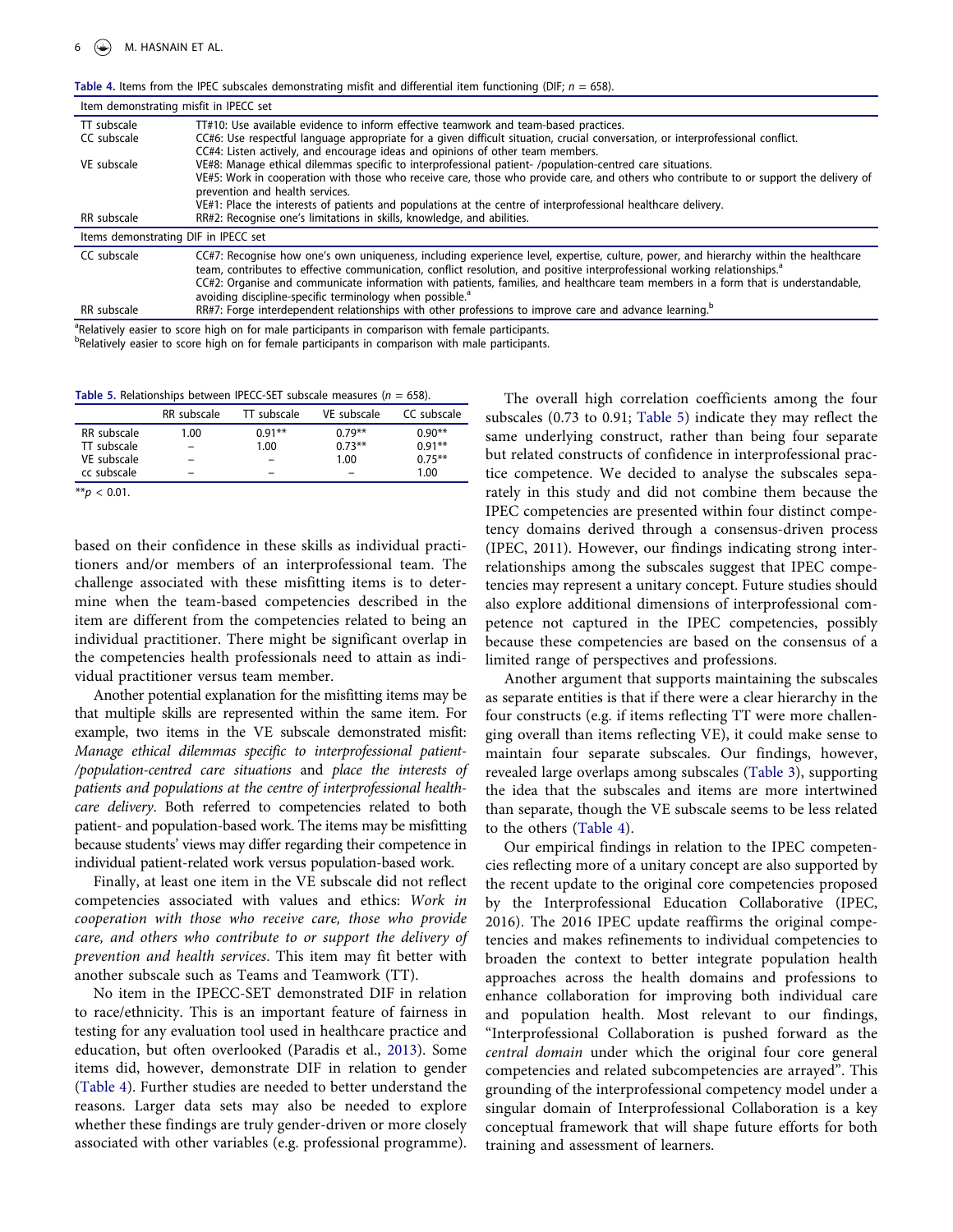Our study has certain limitations. First, healthcare professions were not equally represented in the student sample in our study; students had varying levels of experience with other healthcare students or professionals; and the students included in the sample were at different stages of their healthcare education. Second, from a survey research perspective, it is crucial to note that many IPECC-SET items reflect more than one competency. In other words, many items are doubleor triple-barrelled questions. We, however, decided to use the original wording of the IPEC competencies to assess the functioning of the instrument based on the IPEC competencies written in their original form (IPEC, 2011). Third, we recognise that this self-efficacy assessment would not replace competency-based assessments, such as TOSCE (Gordon et al., [2013\)](#page-7-9). It will be important to look at the relationship between confidence in interprofessional practice competence and demonstrated competence using other workplace-based assessment methods in future studies involving diverse cohorts of students. Fourth, our study sample was limited to students from one university in an urban area of the United States, which may limit generalizability of our findings. Finally, since the revised IPEC core competencies were released after we had completed our study, we were not able to use the updated set of IPEC core competencies.

It is noteworthy that, overall, our sample rated their selfefficacy in interprofessional practice competence high, as reflected in their overall high mean abilities and proportion of maximum scores in relation to the item difficulty distribution ([Table 3](#page-5-0)). We recognise that this self-efficacy assessment would not replace competency-based assessments, such as TOSCE (Gordon et al., [2013](#page-7-9)). By using evaluation tools targeting both perceived and observed competence in interprofessional collaboration, we have better opportunities to target and customise educational interventions to various target groups, rather than providing "one size fits all" solutions. It will therefore be important to further examine the relationship between confidence in interprofessional practice competence and demonstrated competence using other workplacebased assessment methods in future studies involving diverse cohorts of students to detect differences across target groups.

# Concluding comments

In summary, this study provided initial evidence of validity and reliability of a new instrument, IPECC-SET, for assessment of self-efficacy in interprofessional collaborative practice competence. Self-efficacy has been used previously for learner self-assessment in many areas of health professions education, but has not been applied to interprofessional collaborative competencies. This study is a step forward in the field of developing rigorous assessment tools to measure competency in interprofessional collaborative practice. Further systematic efforts are needed to support wider testing of this new instrument across different settings. Based on the findings from this study, future studies with the IPECC-SET should therefore further evaluate the following: a) validity evidence of the tool and included items based on a unidimensional concept rather than four distinct aspects of interprofessional competence, b) differential item

functioning in relation to health professions educational background in order to make valid comparisons between educational groups, c) predictive validity of the tool by studying the relationship between self-efficacy and competence based on actual performance, d) sensitivity to measure change in relation to educational interventions to facilitate interprofessional education, and e) association of variables such as demographic factors, prior experience with other health professions and the level of understanding of other health professions, with self-efficacy in interprofessional collaboration. Our study provides an important step in establishing valid measures for self-efficacy in interprofessional collaborative competence; the next steps in this line of inquiry can further explore how different variables may influence self-efficacy in this competency domain.

#### Declaration of interest

The authors report no conflicts of interest. The authors alone are responsible for the content and writing of this article.

### References

- <span id="page-7-6"></span>Ainscough, A., Foulis, E., Colthorpe, K., Zimbardi, K., Robertson-Dean, M., Chunduri, P., & Lluka, L. (2016). Changes in biology self-efficacy during a first-year university course. CBE Life Sciences Education, 15 (2), ar19. doi:[10.1187/cbe.15-04-0092](http://dx.doi.org/10.1187/cbe.15-04-0092)
- <span id="page-7-3"></span>Bandura, A. (1977). Self-efficacy: Toward a unifying theory of behavioral change. Psychological Review, 84(2), 191–215. doi:[10.1037/0033-](http://dx.doi.org/10.1037/0033-295X.84.2.191) [295X.84.2.191](http://dx.doi.org/10.1037/0033-295X.84.2.191)
- <span id="page-7-5"></span>Bandura, A. (1989). Human agency in social cognitive theory. American Psychologist, 44(9), 1175–1184.
- <span id="page-7-4"></span>Bandura, A. (1994). Self-efficacy. In V. S. Ramachaudran (Ed.), Encyclopedia of human behavior (Vol. 4, pp. 71–81). New York, NY: Academic Press.
- <span id="page-7-0"></span>Barr, H. (2013). Toward a theoretical framework for interprofessional education. Journal of Interprofessional Care, 27, 4–9. doi:[10.3109/](http://dx.doi.org/10.3109/13561820.2012.698328) [13561820.2012.698328](http://dx.doi.org/10.3109/13561820.2012.698328)
- <span id="page-7-8"></span>Bode, R. K., & Wright, B. (1999). Rasch measurement in higher education. In J. C. Smart, & W. G. Tierney (Eds.), Higher education: Handbook of theory and research (Vol. XIV, pp. 287–317). Bronx, NY: Agathon Press.
- <span id="page-7-7"></span>Bond, T., & Fox, C. (2007). Applying the Rasch model: Fundamental measurement in the human sciences (2nd ed.). Mahwah, NJ: LEA.
- <span id="page-7-1"></span>Dow, A. W., DiazGranados, D., Mazmanian, P. E., & Retchin, S. M. (2014). An exploratory study of an assessment tool derived from the competencies of the interprofessional education collaborative. Journal of Interprofessional Care, 28, 299–304. doi:[10.3109/13561820.2014.891573](http://dx.doi.org/10.3109/13561820.2014.891573)
- <span id="page-7-9"></span>Gordon, M., Uppal, E., Holt, K., Lythgoe, J., Mitchell, A., & Hollins-Martin, C. (2013). Application of the team objective structured clinical encounter (tosce) for continuing professional development amongst postgraduate health professionals. Journal of Interprofessional Care, 27, 191–193. doi:[10.3109/13561820.2012.725232](http://dx.doi.org/10.3109/13561820.2012.725232)
- Institute of Medicine. (1972). Educating for the health team. Washington, DC: National Academy of Sciences.
- <span id="page-7-2"></span>Institute of Medicine. (2015). Measuring the impact of interprofessional education (IPE) on collaborative practice and patient outcomes. Washington, DC: The National Academies Press.
- Institute of Medicine Committee on the Health Professions Education. (2003). The core competencies needed for health care professionals. In A. C. Greiner & E. Knebel (Eds.), Health professions education: A bridge to quality (pp. 45–73). Washington, DC: National Academies Press.
- Interprofessional Education Collaborative. (2011). Core competencies for interprofessional collaborative practice: Report of an expert panel. Washington, DC: Interprofessional Education Collaborative.